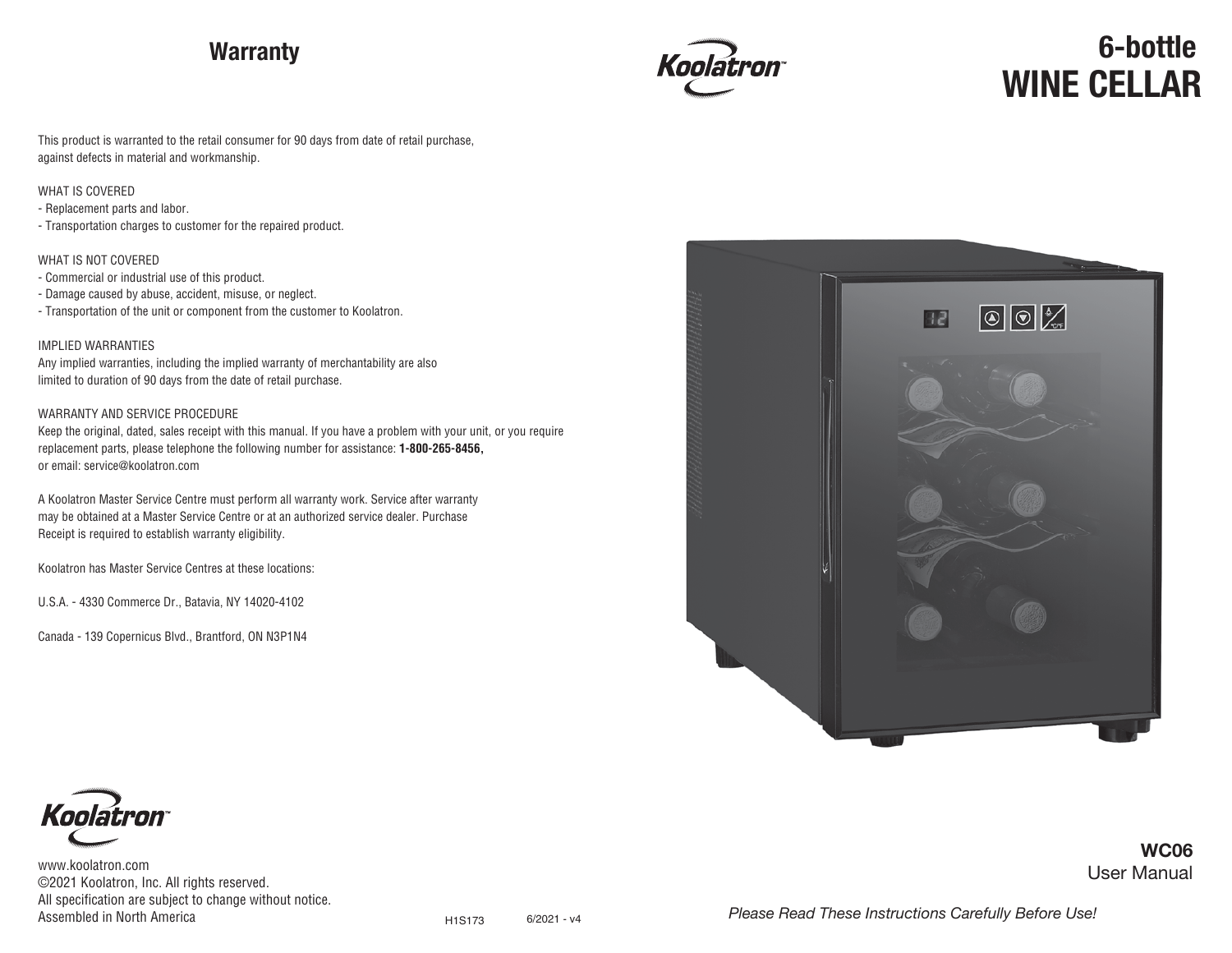## **FEATURES PARTS**

- free-standing
- capacity: 6 bottles x 25 fl. oz. (750 mL)
- digitally adjustable temperature
- temperature range: 46°F to 66°F (8°C to 18°C)
- tempered mirror glass doors
- removable shelves
- dark interior/soft interior light
- adjustable leveling feet
- advanced heat dissipation system
- vibration free

## **SPECIFICATIONS**

| <b>Power Requirements:</b> | AC 110-120V 60Hz 50W                                         |
|----------------------------|--------------------------------------------------------------|
| Max. Temp.:                | 66°F +/- 5°F (18°C +/- 3°C) at 72°F (22°C) ambient air temp. |
| Min. Temp.:                | 46°F +/- 5°F (8°C +/- 3°C) at 72°F (22°C) ambient air temp.  |

## **SAFETY**

- Household Use Only.
- This unit is an indoor appliance. DO NOT use OUTDOORS.
- Place unit on a flat surface, away from heat sources
- Do not use the appliance if the plug or cable is damaged. If the power cord is damaged and/or is malfunctioning, please contact the manufacturer.
- Pull the plug out of the outlet to disconnect. DO NOT pull the cord.
- Do not touch the plug with wet hands.
- Never clean appliance parts with flammable fluids. Do not store or use gasoline or any other flammable vapors and liquids in the vicinity of this or any other appliance. The fumes can create a fire hazard or explosion.
- Unplug the appliance when not in use.

## **USE OF EXTENSION CORDS**

Because of potential safety hazards under certain conditions, we strongly recommend against the use of an extension cord. However, if you must use an extension cord, it is absolutely necessary that it is a UL-listed (in the United States) or a CSA-listed (in Canada), 3-wire grounding type appliance extension cord having a grounding type plug and outlet and that the electrical rating of the cord is 15 amperes (minimum) and 120 volts.



**WARNING!** This product contains chemicals known to the State of California to cause cancer, and birth defects or other reproductive harm. www.P65Warnings.ca.gov





| 1. Light         |  |
|------------------|--|
| 2. Shelf         |  |
| 3. Fan Mask      |  |
| 4. Foot          |  |
| 5. Drain Tray    |  |
| 6. Magnetic Seal |  |

7. Glass 8. Door Frame 9. Light Switch / °C or °F Switch 10. Temperature Control Pane 11. Temperature Display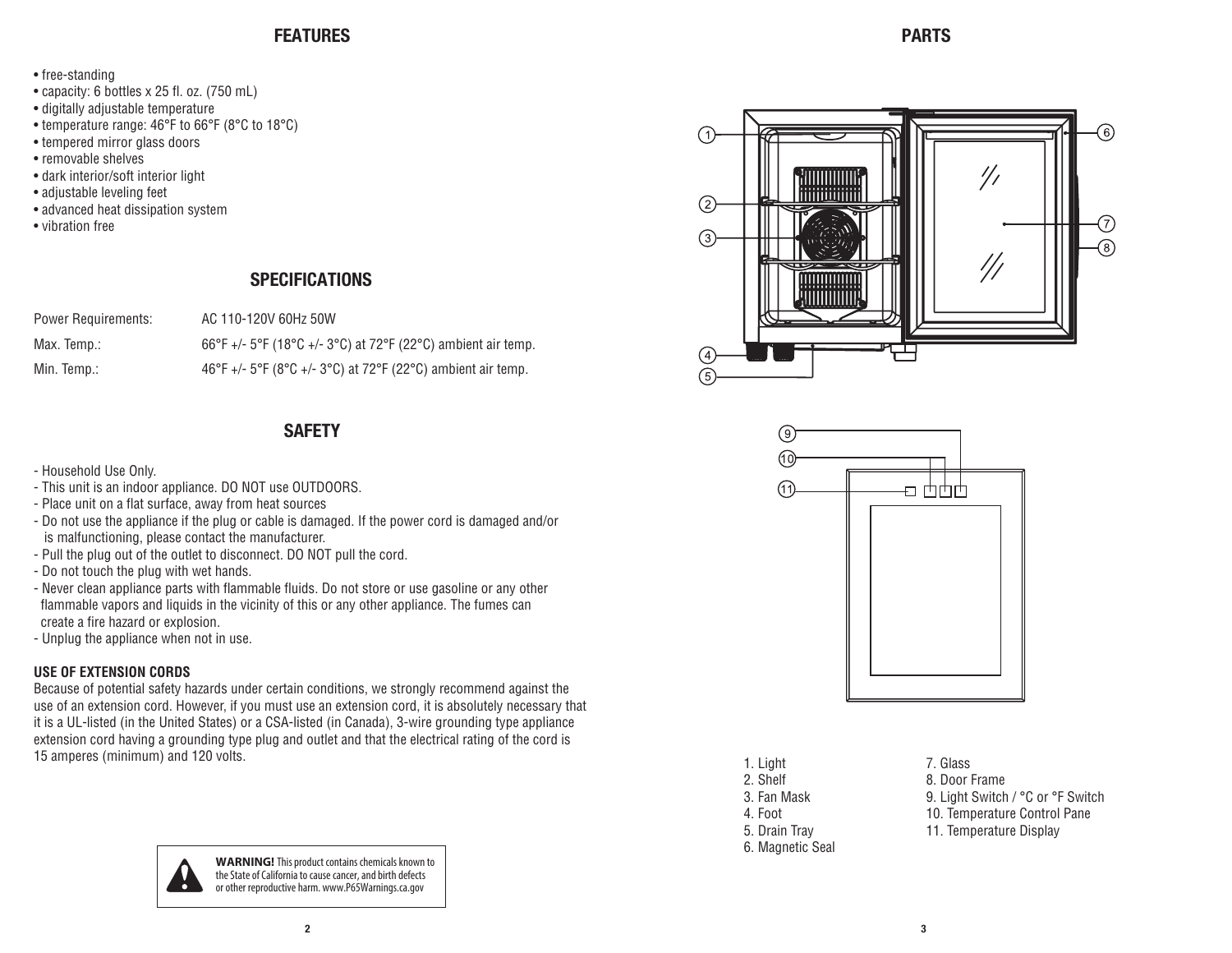## **INSTALLATION OPERATING INSTRUCTIONS**

BEFORE USING YOUR WINE CELLAR

- Remove the exterior and interior packing.
- Before connecting the Wine Cellar to the power source, let it stand upright for approximately 2 hours. This will reduce the possibility of a malfunction in the cooling system from handling during transportation.
- Clean the interior surface with lukewarm water using a soft cloth.

## INSTALLATION OF YOUR WINE CELLAR

- This appliance is designed for free standing installation. Allow 2" (50 mm" of space between the unit's side and 4" (100 mm) between back and the wall.
- Place your Wine Cellar on a floor that is strong enough to support it when it is fully loaded. To level your Wine Cellar, adjust the front leveling leg at the bottom of the Wine Cellar.
- Locate the Wine Cellar away from direct sunlight and sources of heat (stove, heater, radiator, etc.). Direct sunlight may affect the acrylic coating and heat sources may increase electrical consumption. Extreme cold ambient temperatures may also cause the unit not to perform properly.
- Avoid locating the unit in moist areas.
- Plug the Wine Cellar into an exclusive, properly installed-grounded wall outlet. Do not under any circumstances cut or remove the third (ground) prong from the power cord. Any questions concerning about power and/or grounding should be directed toward a certified electrician or an authorized products service center.







- 2. Set the desired cooling temperature by pressing the buttons  $\bigcirc$  or  $\bigcirc$  to set your desired temperature. Each depression of the buttons will scroll through the available temperature settings. Numbers will flash while setting. Solid numbers indicate the current internal temperature in Fahrenheit degrees.
- 3. Allow the empty Wine Cellar to operate for approx. 3 hours. This will allow it to reach the desired temperature.
- 4. Fill the wine cooler with your choice of wine bottles. Allow 24 hours of operation before the bottles reach the desired temperature.
- 5. The right touch control button operates both the interior light and switches the temp. display from Celcius to Fahrenheit. Touch once to turn the interior light on or off. To switch between Celcius and Fahrenheit, hold button for 4 seconds.

The Wine Cellar should be placed where the ambient temperature is between 59°F to 77°F (15°C to 25°C). If the ambient temperature is above or below this range, the performance of the unit may be affected. For example, placing your unit in extreme cold or hot conditions may cause interior temperatures to fluctuate.

#### RECOMMENDED TEMPERATURES FOR CHILLING WINE

Red Wines: 58-65°F (15-18°C) White Wines 46-57°F (8-15°C)

The above temperatures may fluctuate depending on whether the interior light is ON or OFF or the bottles are located on the upper/middle/lower section